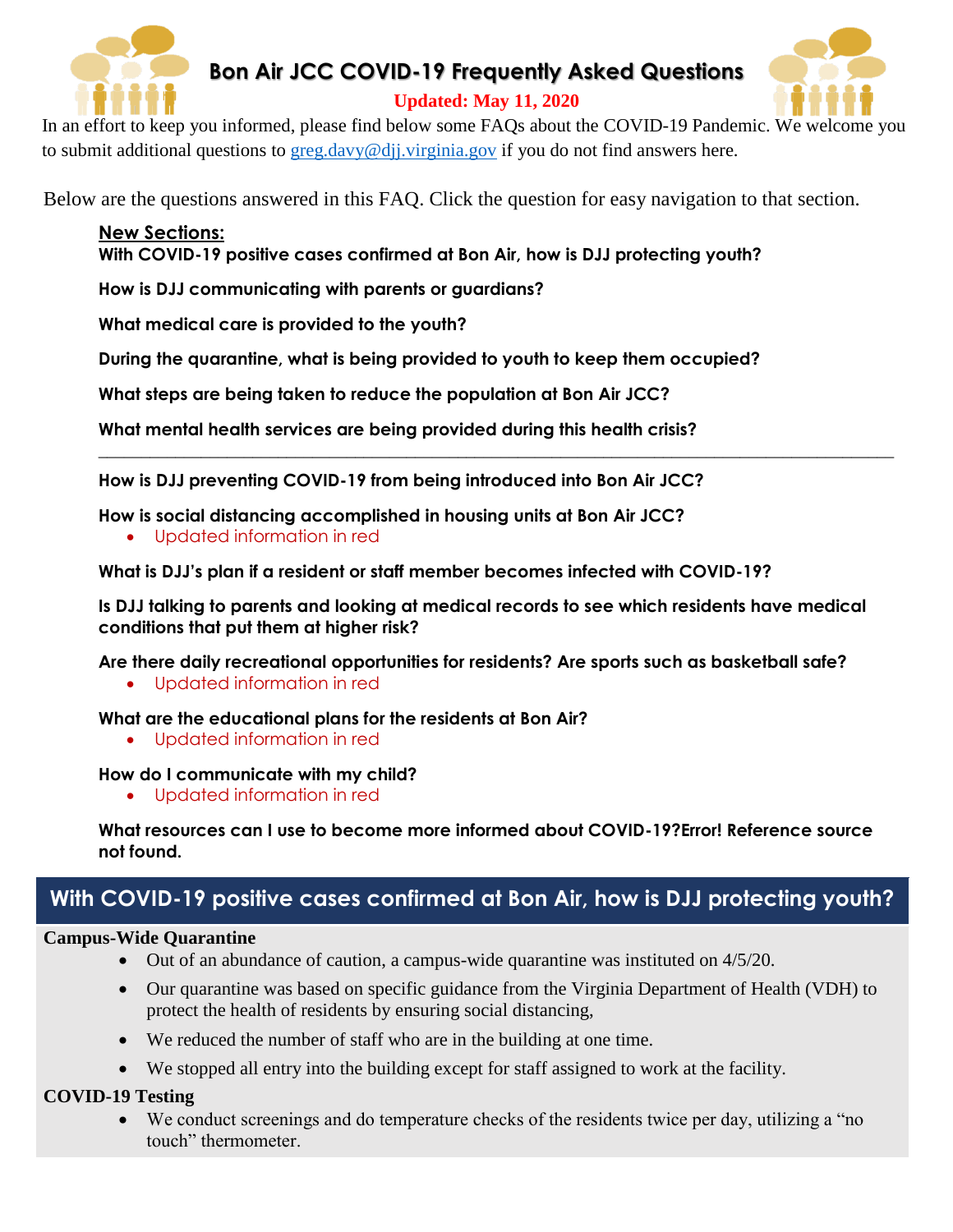- Any youth with a temperature of 99 F or higher is tested for COVID-19.
- Our testing strategy is based on guidance from VDH.
- We are testing more youth and are testing them earlier than they would be tested in the community.
- Any resident who tests positive is placed in a medical unit for medical isolation per VDH guidelines.

#### **Personal Protective Equipment (PPE)**

- All residents receive two cloth masks for their personal use. While one mask is worn, the other is laundered. This is done daily.
- All staff received two cloth masks and are required to wear a mask in the presence of a youth.
- All staff working in the units where youth test positive are being given additional PPE to wear.

#### **Screening and Hygiene**

- Anyone who comes into Bon Air JCC is screened in the lobby before entering the secure campus. Anyone who fails or refuses the screening cannot come onto the secure campus.
- Everyone entering the building must also wash and sanitize their hands in the lobby area.
- These efforts have resulted in a slowing of the spread of the virus.

#### <span id="page-1-0"></span>**Please see our website for additional information at <http://www.djj.virginia.gov/pages/about-djj/covid.htm>**

### **How is DJJ communicating with parents or guardians?**

#### **Communicating COVID-19 Testing Information**

- If a resident receives a COVID-19 test, medical or designed staff contacts parents or guardians by telephone.
- If a resident's test results are negative, medical staff contacts parents or guardians by telephone.
- If a resident's test results are positive, the health care provider contacts parents or guardians by telephone.
- If medical contact information is not available, the resident is asked who they would like notified of the above information.

#### **Department Updates**

- Any department updates or messages are shared in one or more of the following ways:
	- o Mailed directly to parents or guardians.
	- o Emailed to those that have provided email addresses.
	- o Sent to parole officers to deliver when possible.
	- o Posted on our website.
- We now have a new page, which provides additional information as well as a more organized way to post updates. Please check our new page at <http://www.djj.virginia.gov/pages/about-djj/covid.htm>

# **What medical care is provided to the youth?**

<span id="page-1-1"></span>Residents continue to receive 24-hour medical care from a fulltime DJJ physician and a team of licensed nurses.

#### **COVID-19 Testing**

- We conduct screenings and do temperature checks of the residents twice per day, utilizing a "no touch" thermometer.
- Any youth with a temperature of 99 F or higher is tested for COVID-19.
- Our testing strategy is based on guidance from VDH.
- We are testing more youth and are testing them earlier than they would be tested in the community.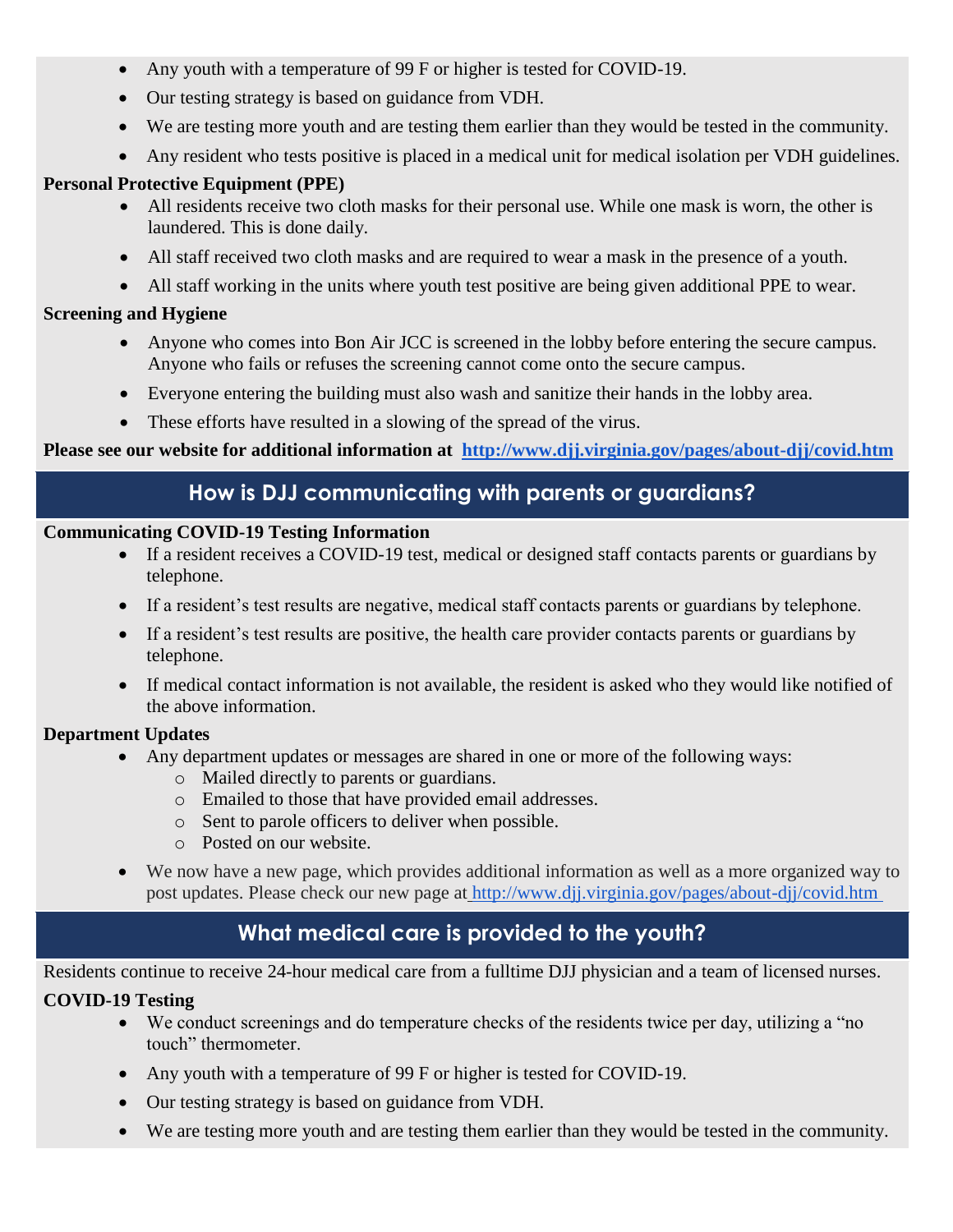- Any resident who tests positive is assessed, monitored, and/or treated by a medical provider.
- Residents who test positive are placed in a medical unit for medical isolation per VDH guidelines.
- The health care providers and nurses conduct rounds consistently daily to care for the youth in medical isolation.

## <span id="page-2-0"></span>**During the quarantine, what is being provided to youth to keep them occupied?**

Currently, residents are given writing and reading materials, radios, and other activities to facilitate their engagement in positive and constructive activities. Residents are being encouraged to write to their families and may do so as much as they like.

## <span id="page-2-1"></span>**What steps are being taken to reduce the population at Bon Air JCC?**

- We are reviewing all cases in direct care for possible release.
- We are working to release residents while always keeping public safety in mind.
- We look at the individual circumstances of each resident before making the decision for early release such as positive behavior, treatment needs, and risk to public safety.

### <span id="page-2-2"></span>**What mental health services are being provided during this health crisis?**

- Treatment programs have been modified in an effort to address this public health emergency.
- Mental health providers are on-site and provide services every weekday.
- Mental health status checks are conducted daily for each youth who is considered to have significantly high-risk mental health needs and for those who are assessed as vulnerable due to mental health challenges.
- During nights and weekends, there is an on-call Behavioral Services Unit clinician providing emergency mental health care as needed.
- If parents, guardians, or natural supports are aware of youth anxiety or fear, we ask that they contact the assigned JCC counselor or community coordinator so we can provide appropriate support.

# **How is DJJ preventing COVID-19 from being introduced into Bon Air JCC?**

<span id="page-2-3"></span>DJJ has had to make difficult decisions during this new experience. We are doing our best to ensure the safety of our residents and staff in three main ways:

#### **Social Distancing:**

- Canceled visitations until further notice.
- No new youth admitted to Bon Air JCC through April 1 (DJJ will reassess leading up to April 1).

#### **Screening:**

- Everyone is screened in the lobby before entering the facility.
- Anyone who fails the screening may not enter.
- Residents are screened regularly.

#### **Hygiene and Cleaning:**

- Everyone entering the building must wash and sanitize their hands in the lobby.
- Staff are teaching residents proper hand-washing techniques.
- Residents and staff are washing hands frequently.
- Currently undergoing campus deep clean and increased daily cleaning efforts.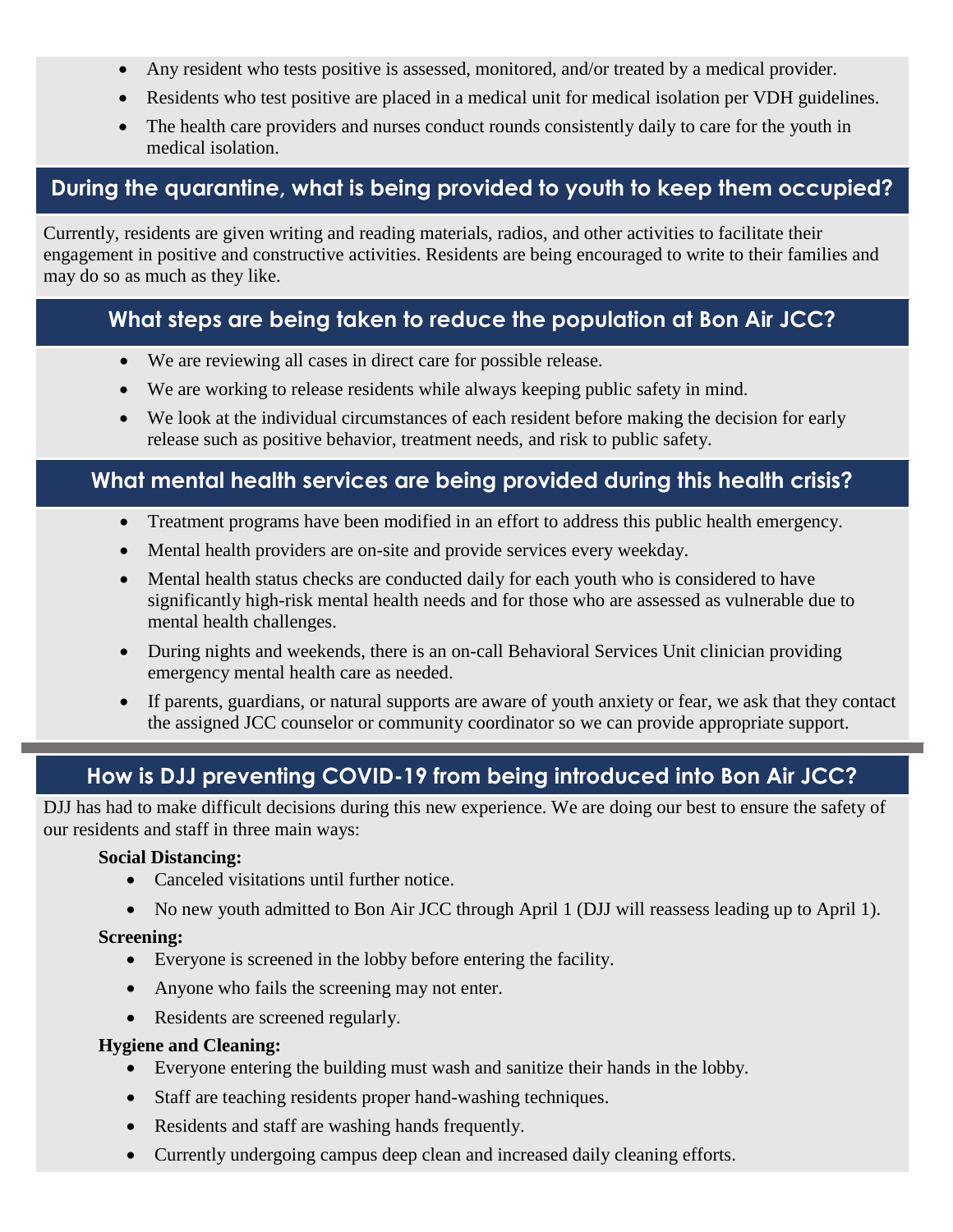### **How is social distancing accomplished in housing units at Bon Air JCC?**

<span id="page-3-0"></span>As we learn more about COVID-19 and receive new guidance from health officials, we consistently adapt our practiced to meet those guidelines. These are the steps we have taken so far:

#### **Waking Hours:**

- Housing units do not intermingle with other housing units at any time.
- We have suspended large group activities or meetings for staff and residents.
- Residents are coming out of their rooms in rotations of smaller groups. Where possible, groups rotate multiple times a day and allow residents to be out of their rooms for as much time as possible.
- The residents who are not in the common area are allowed to sit in the doorway of their rooms and talk with other residents or relax in their rooms with the door unlocked and open.
- During unit activities, unit staff work to ensure a minimum safe distance between residents at all times (i.e., leaving seats between residents while seated at tables, standing apart during other group activities, etc.).

#### **Sleeping Hours:**

- Many residents have their own rooms.
- Of the few shared rooms, many are designed for four (4) or more residents, leaving ample room for distancing.
- No more than two residents share a room at any time with the exception of dormitory style areas.
- Residents who share rooms are sleeping head to toe, and double bunking is being eliminated when possible.

# <span id="page-3-1"></span>**What is DJJ's plan if a resident or staff member becomes infected with COVID-19?**

DJJ is following guidelines from the CDC, Virginia Department of Health, and our medical professionals on staff, and we have determined that:

#### **Staff:**

- Will be treated by their medical provider.
- Will not be allowed to come back to work until a doctor approves.

#### **Residents:**

- Will be taken to the Central Infirmary or alternate medical unit on campus.
- Will continue to be cared for by our Chief Physician and other licensed medical staff.
- Will be transported to emergency care or hospital facilities if necessary.

### <span id="page-3-2"></span>**Is DJJ talking to parents and looking at medical records to see which residents have medical conditions that put them at higher risk?**

DJJ's medical staff know each resident's medical history and current conditions. Staff are keeping in mind all medical information as we work through the pandemic.

### <span id="page-3-3"></span>**Are there daily recreational opportunities for residents? Are sports such as basketball safe?**

We consistently seek guidance from the CDC, Virginia Department of Health (VDH), our Chief Physician, and other licensed medical staff. Here is what we have learned from them so far: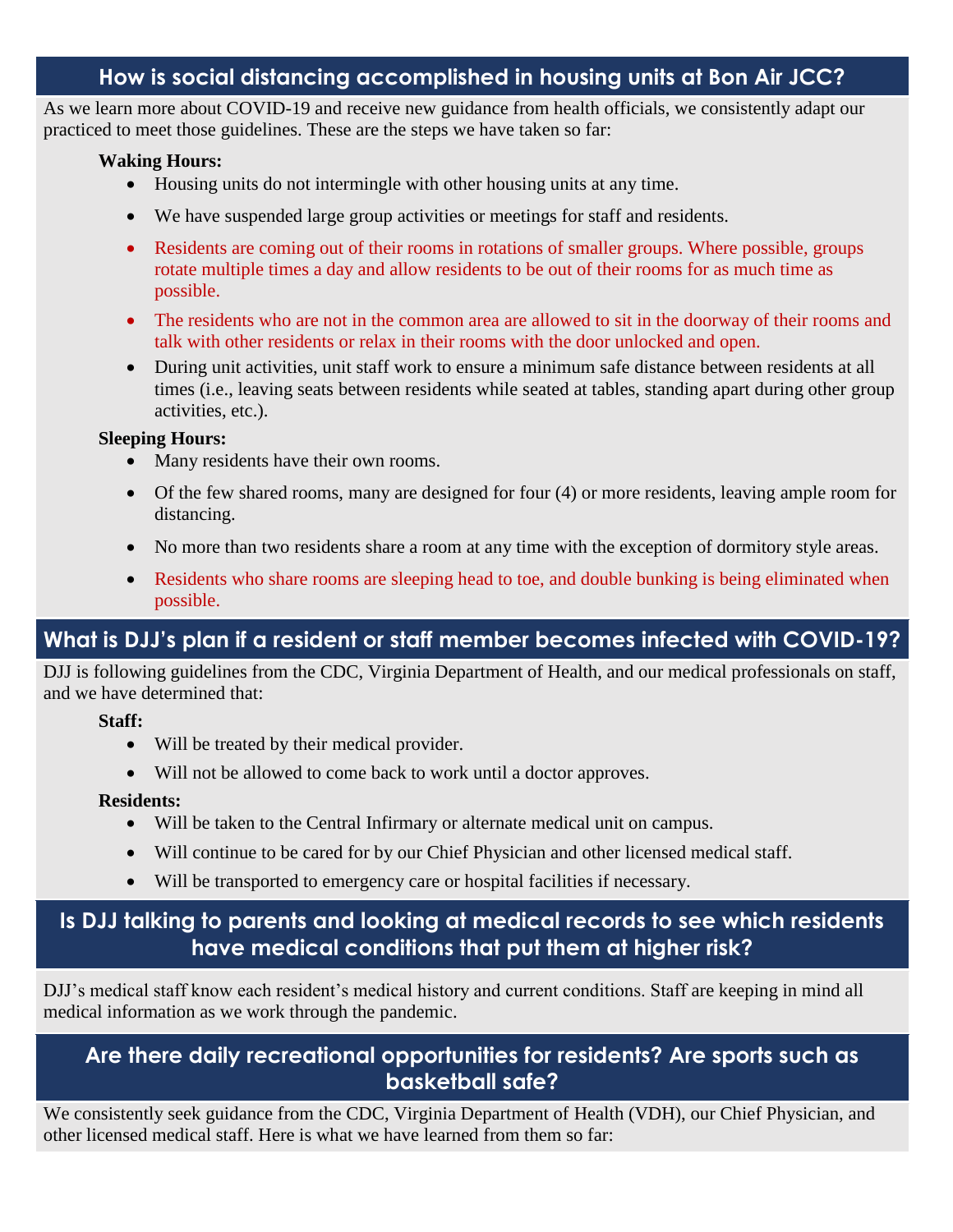- Currently, youth are encouraged to participate in as much outdoor activity as possible.
- There is no extra risk when residents participate with members of their housing unit.
- Although VDH still supports that there is no additional risk when residents interact with others in their housing unit, contact sports have been restricted at this time out of an abundance of caution.
- We will continue to explore other opportunities for physical exercise.

### **What are the educational plans for the residents at Bon Air?**

<span id="page-4-0"></span>Governor Ralph Northam initially closed schools for a two-week period, beginning March 13, 2020, but that order changed to closure for the remainder of the school year. All schools across the state began planning for potential school closings well in advance, and the Virginia Department of Education (VDOE) provided guidance on ways to address continued education. Additionally, the Standards of Learning (SOL) tests have been cancelled for this year.

#### **Distance Learning**:

- Core classes (English, Math, Science, etc.) are being conducted on computers through the Edgenuity online learning platform.
- Effective May 7, 2020 three residential units were equipped with laptops for online learning.
- By May 14, 2020 all units will be online and equipped with laptops.
- Teachers and students will be able to communicate through a chat function on the program.
- Students will be able to complete the courses they were enrolled in at the time of school closure.
- Student work will be graded, and credit for completed courses will be updated on their transcripts.
- Mini-libraries are being set up in each unit with a variety of books including fiction, non-fiction, college prep, and post-secondary prep.

#### **Learning Packets**:

- Initial learning packets designed to keep students engaged in structured learning were created by teachers at the Yvonne B Miller School and given to unit staff.
- Currently, learning packets are being used for elective courses, Career and Tech Ed courses, Post-Secondary courses, and for students with disabilities.
- Packets will be distributed and collected weekly.
- Teachers will review packets and provide feedback and grades each week.
- Students will be granted course credit when all requirements have been completed.

#### **2020 Seniors:**

- Seniors on target to graduate in 2020 will have the opportunity to complete coursework and credits.
- VDOE, State Board of Education, and the General Assembly have waived certain graduation requirements for this group of students including final verified credits through SOL testing.

# **How do I communicate with my child?**

<span id="page-4-1"></span>DJJ will make every effort for family members to have continued contact with residents during this time. Please contact your youth's juvenile correctional counselor to discuss the below options for contacting your youth:

#### **Phone**:

- To assist phone accessibility, more staff on the unit is now able to facilitate monitored phone calls.
- Residents have unlimited Global Tel-Link (GTL) calls per week regardless of phase level.
- Residents receive two free GTL calls each week.